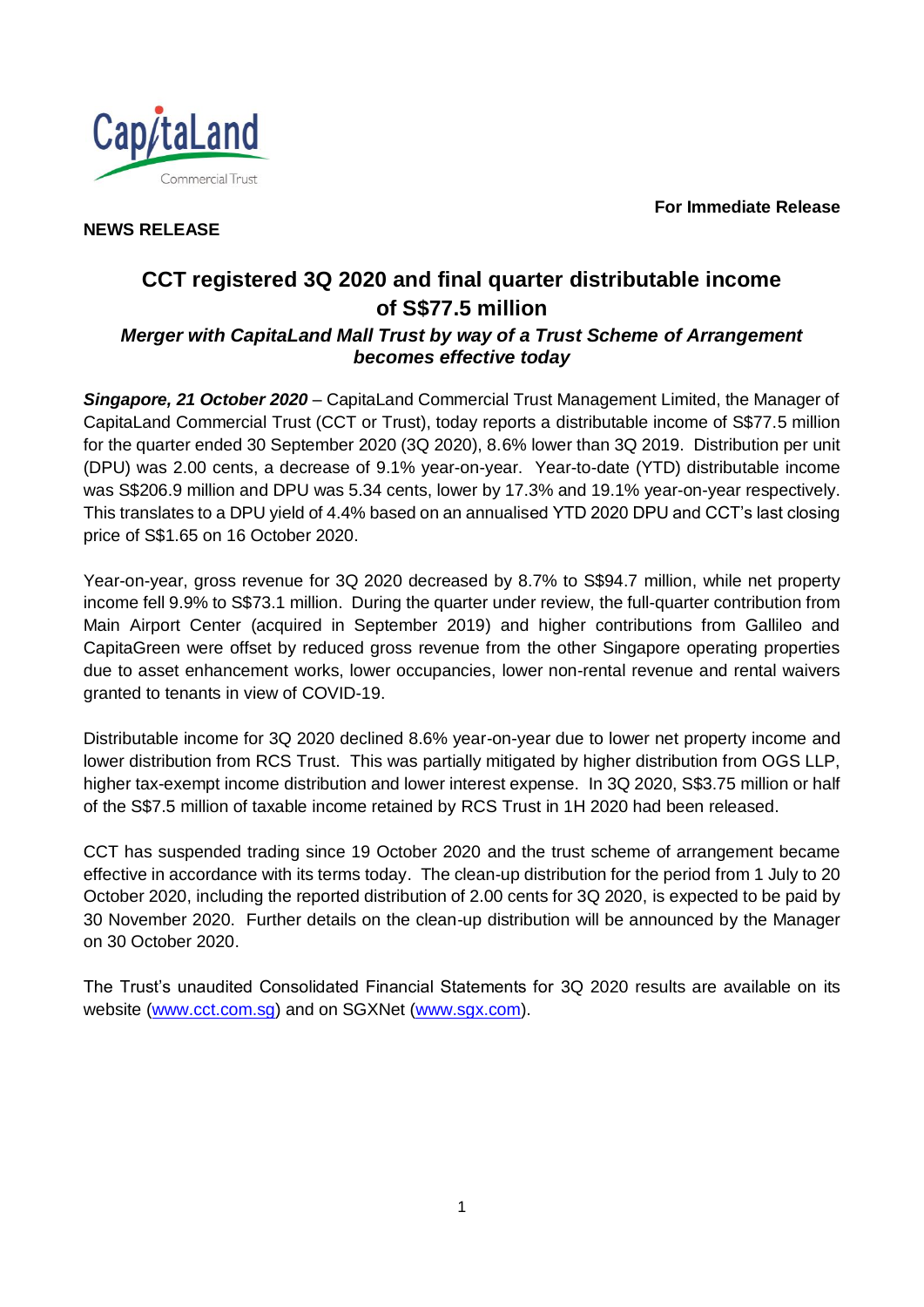### **SUMMARY OF CCT GROUP RESULTS**

|                                                               | 3Q 2020 | 3Q 2019 | Change<br>(%) | <b>YTD Sep</b><br>2020 | <b>YTD Sep</b><br>2019 | Change<br>$(\%)$ |
|---------------------------------------------------------------|---------|---------|---------------|------------------------|------------------------|------------------|
| <b>Gross Revenue</b><br>(S\$'000)                             | 94,727  | 103,804 | (8.7)         | 291,122                | 304.551                | (4.4)            |
| <b>Net Property Income</b><br>(S\$'000)                       | 73,115  | 81,144  | (9.9)         | 224,216                | 239,329                | (6.3)            |
| Distributable income <sup>1</sup> to<br>Unitholders (S\$'000) | 77,535  | 84,829  | (8.6)         | 206,858                | 249,987                | (17.3)           |
| <b>DPU</b><br>(cents)                                         | 2.00    | 2.20    | (9.1)         | 5.34                   | 6.60                   | (19.1)           |

Mr Kevin Chee, Chief Executive Officer of the Manager, said: "For year-to-date 2020, CCT delivered a credible performance despite challenges brought on by the COVID-19 pandemic and the softening office market environment. The two German properties acquired in 2018 and 2019 have enhanced the resilience of the portfolio, while the ongoing asset enhancement of 21 Collyer Quay and Six Battery Road will ensure the longer-term operational sustainability of both properties. Construction of CapitaSpring pushes on steadily with an expected completion in 2H 2021. Our leasing team has proactively engaged with tenants and prospects to renew expiring leases and sign new leases. Leases due in 2020 have largely been committed as a result, and leases with major tenants due in 2021 have also been renewed. We are confident that this disciplined approach to proactive leasing, asset management and portfolio reconstitution will continue under CapitaLand Integrated Commercial Trust."

"We would like to once again thank CCT Unitholders for the strong mandate to proceed with the merger with CapitaLand Mall Trust. We look forward to the leadership, resilience and growth that the larger merged entity, CapitaLand Integrated Commercial Trust, will bring, and remain committed to generating sustainable returns for unitholders."

# Portfolio and leasing updates

l

As at 30 September 2020, CCT's portfolio committed occupancy was 95.2%. In 3Q 2020, the Trust signed new leases and renewals for approximately 290,000 square feet (sq ft) of net lettable area, of which 24% of the space were new leases. The new leases were committed by tenants predominantly from the Real Estate and Property Services; Financial Services; and Business Consultancy, IT, Media and Telecommunications sectors. Amidst softening office market conditions, CCT's proactive leasing efforts have led to largely positive rent reversions for the quarter. Most of the Trust's expiring leases for the year have been committed.

CCT continued to support tenants affected by COVID-19 with rent waivers and rent deferment on a targeted basis. Rent waivers for 3Q 2020 amounted to about S\$0.9 million. About 6.2% of tenants are on rent deferment schemes. Separately, with the further easing of COVID-19 restrictions, more people are returning to their workplaces. By the week ended 16 October 2020, some 35% of CCT's office community have returned.

Asset enhancement and upgrading works at 21 Collyer Quay and Six Battery Road are ongoing to improve their positioning and offering. Full income contribution from 21 Collyer Quay is expected to commence in the later part of 2021, while the income contribution from Six Battery Road is expected

<sup>1</sup> Distributable income includes tax-exempt income of S\$11.6 million in 3Q 2020 and S\$16.3 million for YTD Sep 2020 (3Q 2019 and YTD Sep 2019: S\$3.9 million and S\$11.1 million respectively).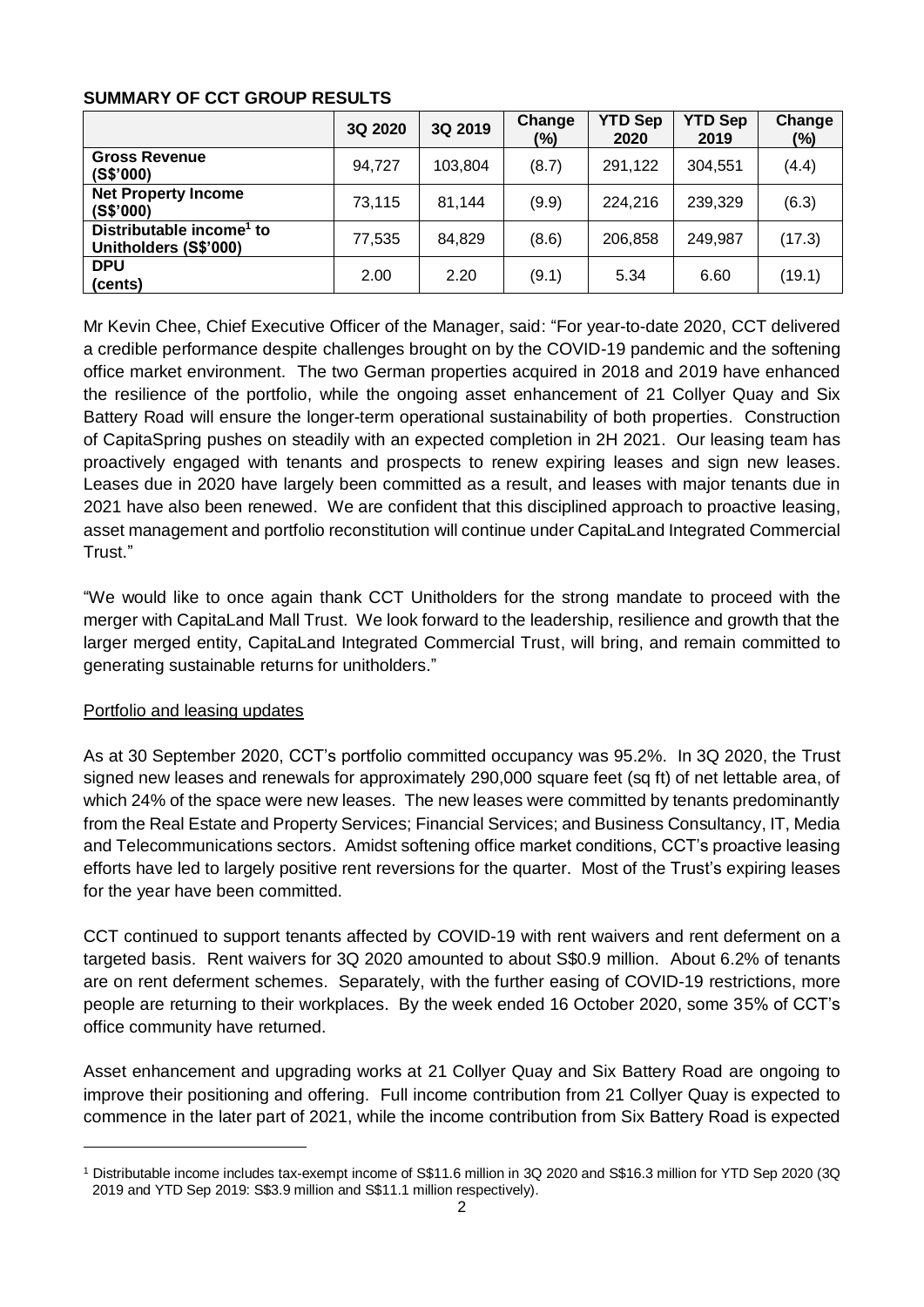to grow progressively from the later part of 2021 and more significantly in 2022 as the upgraded spaces start generating income. The development of CapitaSpring is scheduled for completion in 2H 2021.

#### Capital management

As at end 3Q 2020, CCT's aggregate leverage was stable at 36.9% while its average cost of debt held steady at 2.2% per annum. On 30 September 2020, S&P Global Ratings upgraded the Trust's credit rating to "A-" with stable outlook from "BBB+".

### **Outlook**

### *Singapore*

The government allowed more people to return to their workplaces from 28 September 2020, subject to safe management measures being in place. Telecommuting remains the default mode of work for many office-based companies and not more than half the workforce is permitted to return to the offices at any one time.

CBRE Singapore reported that as at 30 September 2020, Grade A monthly office market rent decreased by 4.0% to S\$10.70 per sq ft from S\$11.15 in the previous quarter. Island wide and Core CBD occupancy rates were 94.1% and 93.9% respectively. Gross new supply of office space remains limited for the foreseeable future.

Advance estimates by Singapore's Ministry of Trade and Industry reported that Singapore's economy contracted by 7.0% year-on-year in 3Q 2020, an improvement from the 13.3% contraction in 2Q 2020. The improved performance in 3Q 2020 came on the back of the phased re-opening of the economy following the circuit breaker that was implemented from 1 April 2020 to 1 June 2020. Within the services producing industries, the aviation and tourism related sectors continued to see contraction while the finance & insurance and information & communications sectors recorded steady growth during the quarter. Consumer-facing sectors such as retail and food services remained in contraction, despite improvement in performance. Considering the global and domestic economic environment, as well as the performance of the Singapore economy in the first half of the year, the GDP growth forecast for Singapore for 2020 has been narrowed from "-7.0 to -4.0%" to "-7.0 to -5.0%".

# *Germany*

According to CBRE Germany's 3Q 2020 report, Frankfurt's overall vacancy rate was 6.9%, a reduction by 0.2% year-on-year. Frankfurt office market showed the strongest letting volume in 3Q 2020 since the beginning of 2020, although this represented a decline of 14% compared to 3Q 2019. Banking District constituted 28% of the total leasing in 3Q 2020. New office supply to be completed in the final quarter of 2020 is already 91% leased and half of the office pipeline due to complete between 2021 and 2022 is already committed by companies. Frankfurt monthly office market rent remained stable at EUR 44 per square metre as at 30 September 2020. CBRE reported market vacancy rates of 4.8% and 5.3% in the Banking District and Airport District respectively, where CCT's two properties are separately located.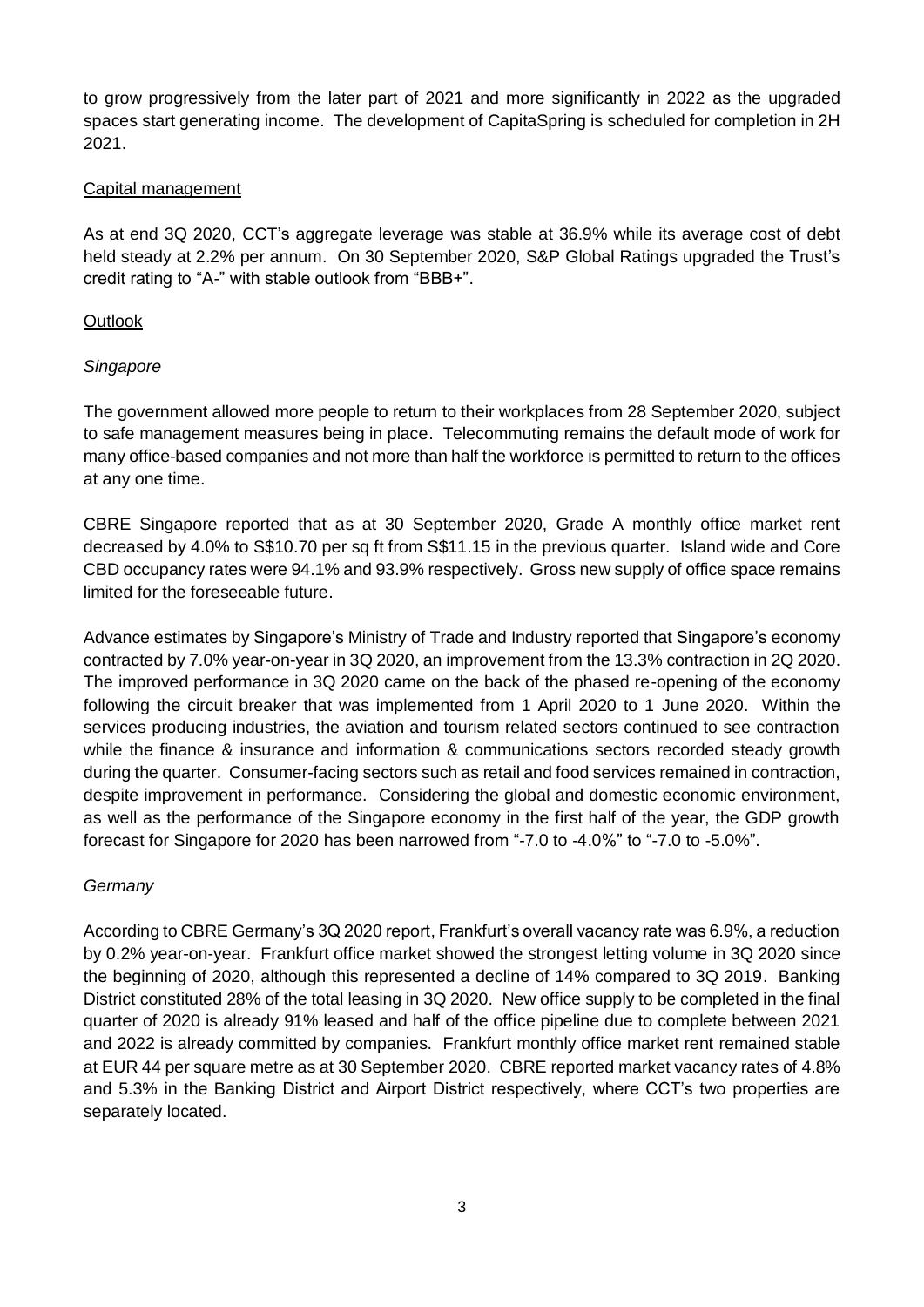#### **About CapitaLand Commercial Trust [\(www.cct.com.sg\)](file:///D:/Users/homeipeng/AppData/Local/Microsoft/Windows/Temporary%20Internet%20Files/Content.Outlook/P5NL80E6/www.cct.com.sg)**

CapitaLand Commercial Trust (CCT) is Singapore's first and largest listed commercial real estate investment trust (REIT) with a market capitalisation of approximately S\$6.4 billion as at 16 October 2020, its last day of trading. Listed on Singapore Exchange Securities Trading Limited (SGX-ST) since May 2004, CCT aims to own and invest in real estate and real estate-related assets which are income-producing and predominantly used for commercial purposes. CCT's deposited property is approximately S\$11.6 billion as at 30 September 2020 comprising a portfolio of eight prime commercial properties in Singapore and two properties in Frankfurt, Germany. The properties in Singapore are Capital Tower, CapitaGreen, Asia Square Tower 2, Six Battery Road, Raffles City (60.0% interest through RCS Trust), One George Street (50.0% interest through OGS LLP), 21 Collyer Quay and CapitaSpring (45.0% interest through Glory Office Trust and Glory SR Trust), an upcoming 51-storey integrated development in Raffles Place. The properties in Germany are Gallileo (94.9% interest), in the Banking District of Frankfurt, and Main Airport Center (94.9% interest) near Frankfurt Airport.

CCT is managed by CapitaLand Commercial Trust Management Limited, which is a wholly owned subsidiary of Singapore-listed CapitaLand Limited, one of Asia's largest diversified real estate groups.

#### **About CapitaLand Limited [\(www.capitaland.com\)](file:///D:/Users/homeipeng/AppData/Local/Microsoft/Windows/INetCache/Content.Outlook/7K5RF13A/www.capitaland.com)**

CapitaLand Limited (CapitaLand) is one of Asia's largest diversified real estate groups. Headquartered and listed in Singapore, it owns and manages a global portfolio worth about S\$134.7 billion as at 30 June 2020. CapitaLand's portfolio spans across diversified real estate classes which includes commercial, retail: business park, industrial and logistics; integrated development, urban development; as well as lodging and residential. With a presence across more than 220 cities in over 30 countries, the Group focuses on Singapore and China as its core markets, while it continues to expand in markets such as India, Vietnam, Australia, Europe and the USA.

CapitaLand has one of the largest real estate investment management businesses globally. It manages seven listed real estate investment trusts (REITs) and business trusts as well as over 20 private funds. Since it pioneered REITs in Singapore with the listing of CapitaLand Mall Trust in 2002, CapitaLand's REITs and business trusts have expanded to include Ascendas Real Estate Investment Trust, CapitaLand Commercial Trust, Ascott Residence Trust, CapitaLand Retail China Trust, Ascendas India Trust and CapitaLand Malaysia Mall Trust.

CapitaLand places sustainability at the core of what it does. As a responsible real estate company, CapitaLand contributes to the environmental and social well-being of the communities where it operates, as it delivers long-term economic value to its stakeholders.

\_\_\_\_\_\_\_\_\_\_\_\_\_\_\_\_\_\_\_\_\_\_\_\_\_\_\_\_\_\_\_\_\_\_\_\_\_\_\_\_\_\_\_\_\_\_\_\_\_\_\_\_\_\_\_\_\_\_\_\_\_\_\_\_\_\_\_\_\_\_\_\_\_\_\_\_

#### **Issued by CapitaLand Commercial Trust Management Limited (Company registration no. 200309059W)**

Analyst contact Ho Mei Peng CapitaLand Commercial Trust Management Head, Investor Relations DID: (65) 6713 3668 Mobile: (65) 9668 8290 Email: ho.meipeng@capitaland.com

Media contact Chia Pei Siang **CapitaLand** VP, Group Communications DID: (65) 6713 1379 Mobile: (65) 9368 9920 Email: chia.peisiang@capitaland.com